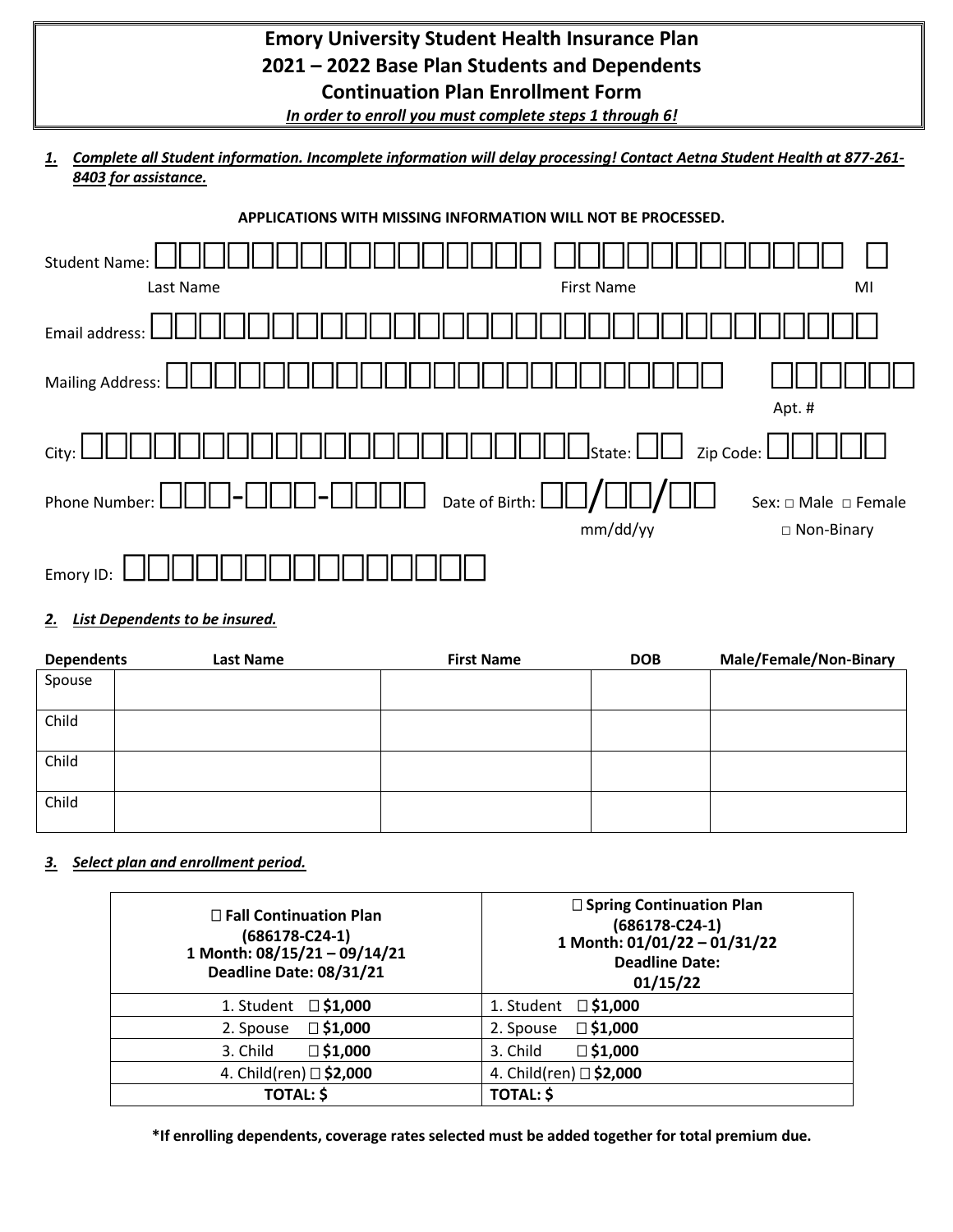### **Emory University Student Health Insurance Plan 2021 – 2022 Base Plan Students and Dependents Continuation Plan Enrollment Form**

*In order to enroll you must complete steps 1 through 6!*

#### *4. Designate payment method.*

*Make check or money order payable to Aetna Student Health or refer to the charge card authorization to charge premium to Visa, Discover, American Express, or MasterCard (Please note Visa, Discover, American Express, and MasterCard are the only credit cards accepted). CASH WILL NOT BE ACCEPTED.*

#### **CREDIT CARD AUTHORIZATION-PLEASE PRINT CLEARLY (VISA, DISCOVER, AMERICAN EXPRESS, OR MASTERCARD ARE THE ONLY ACCEPTED CREDIT CARDS)**

| ACCEL TED CREDIT CARDS!                                                                                                                                                                                                                                                                                                                                                                                                                                      |  |  |  |  |
|--------------------------------------------------------------------------------------------------------------------------------------------------------------------------------------------------------------------------------------------------------------------------------------------------------------------------------------------------------------------------------------------------------------------------------------------------------------|--|--|--|--|
| Charge full amount: $\left[\begin{array}{c c} \begin{array}{ c} \hline \end{array} & \begin{array}{ c c } \hline \end{array} & \begin{array}{ c c } \hline \end{array} & \begin{array}{ c c } \hline \end{array} & \begin{array}{ c c } \hline \end{array} & \begin{array}{ c c } \hline \end{array} & \begin{array}{ c c } \hline \end{array} & \begin{array}{ c c } \hline \end{array} & \begin{array}{ c c } \hline \end{array} & \begin{array}{ c c } \$ |  |  |  |  |
| Credit card# (Visa, Discover, American Express, or MasterCard only):                                                                                                                                                                                                                                                                                                                                                                                         |  |  |  |  |
|                                                                                                                                                                                                                                                                                                                                                                                                                                                              |  |  |  |  |
| <b>Signature of Cardholder:</b><br>Printed name and address (if different from student):                                                                                                                                                                                                                                                                                                                                                                     |  |  |  |  |

#### **PLEASE READ AND SIGN THE BACK OF THIS FORM. WITHOUT YOUR SIGNATURE, WE WILL NOT ACCEPT YOUR ENROLLMENT APPLICATION.**

#### *5. Notice to student (signature required.)*

Students presently enrolled in the Emory Student Health Insurance Plan are eligible to continue their coverage by enrolling in the Emory Continuation Plan. This Continuation Plan is only available to insured students who lose their eligibility for the Emory University Student Health Insurance Plan through graduation or otherwise leaving school. This Plan will be available to terminating students and eligible dependents as long as they were enrolled in Emory Student Health Insurance Plan for the previous academic term. Newborn children born after the termination date of the 2021/2022 Plan are not eligible for Continuation Coverage. Students eligible for the 2021/2022 Emory Student Health Insurance Plan are not eligible to purchase this Continuation Option. **To enroll, complete the enrollment form and remit the appropriate premium prior to the stated deadline date. Coverage will be in effect the day after the termination date of your Emory University Student Health Insurance to insure continuous coverage. Application and premium received after deadline date will not be accepted and premium will be refunded.**

Coverage may be purchased for a one (1) month Period of Coverage. The period of coverage must be selected, and the total premium must be paid, at the time of enrollment. **The Emory University Student Health Insurance Policy is not renewable. However, you may re-enroll for the next policy year if you are eligible at that time. All enrollments are final. Once an application has been received, coverage cannot be cancelled, and no refunds are available.** Once an election of coverage is made, a later application requesting an increase or a decrease of the initially elected coverage period will not be processed, even if received prior to the deadline.

#### **ELIGIBILITY FOR CARE AT EMORY STUDENT HEALTH SERVICES**

Students who graduated from Emory University are allowed to receive care at Student Health Services on a fee-for-service basis. Therefore, eligibility for care is as follows:

Graduated May 2021 (NOT enrolled during Summer or returning in the fall), eligibility ends May 17, 2021. Graduated August 2021 (but remain enrolled during Summer), eligibility ends August 14, 2021.

Students who purchase the Continuation Plan for a period of time that exceeds their eligibility at Student Health Services should receive their primary care at another Emory Core or Aetna PPO primary care provider. A referral is not necessary to receive this care.

#### **DESCRIPTION OF BENEFITS**

The Emory University Continuation Coverage is the same as the 2021-2022 Emory University Student Health Insurance Plan. Please see the Emory University Student Health Insurance Plan Design and Summary of Benefits on-line at [www.aetnastudenthealth.com.](http://www.aetnastudenthealth.com/)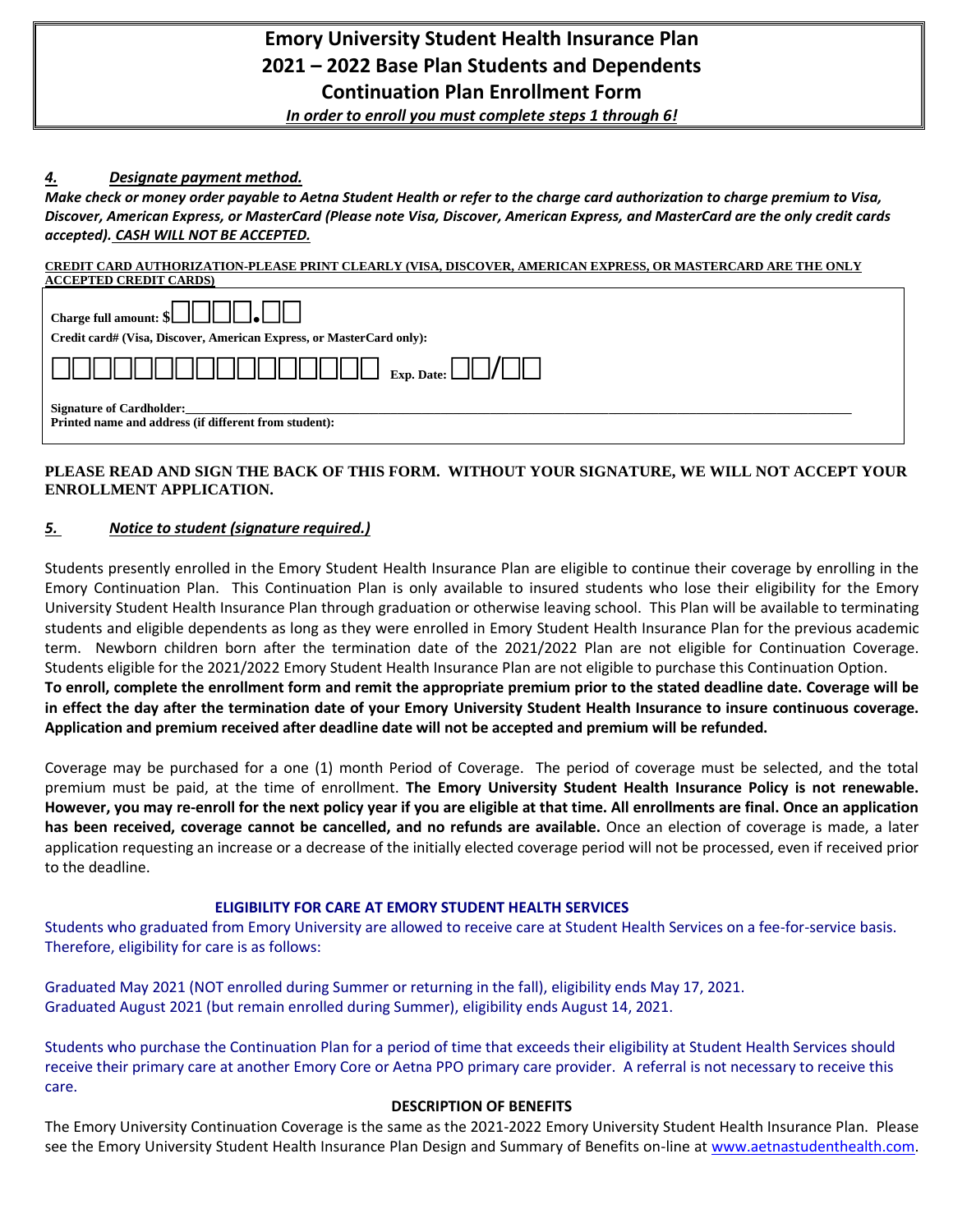### **Emory University Student Health Insurance Plan 2021 – 2022 Base Plan Students and Dependents Continuation Plan Enrollment Form** *In order to enroll you must complete steps 1 through 6!*

Click on "Find your School" and enter #686178 as your Policy Number for a description of benefits, definitions, limitations and exclusions of the Plan for 2021-2022. For a complete description, please refer to the Master Policy.

The payment of the balance of any Copays, Deductibles, Coinsurance amounts, and any charges beyond the allowed Reasonable Charges and any medical expenses not covered are the responsibility of the Covered Person.

I have carefully read the Emory Continuation Information and elect to enroll as indicated. I permit Emory University to provide Aetna Student Health with my enrollment status for purpose of eligibility under this Plan. I warrant that the information I have provided on this application form is true and I am aware that if I provide false information, my coverage and my dependent(s) coverage can be made void. I understand that if it is later determined that the student is not eligible; the premium will be refunded, unless a claim has been filed, but the premium is not refundable for reasons other than eligibility. I understand that I am under no obligation to purchase the Continuation Plan. **It is the student's responsibility for timely renewal payments.** 

| 6. Do we have your permission to communicate electronically with you regarding this enrollment form and |  |  |
|---------------------------------------------------------------------------------------------------------|--|--|
| this Student and dependent Health Insurance Plan? Yes                                                   |  |  |

**Signature**: \_\_\_\_\_\_\_\_\_\_\_\_\_\_\_\_\_\_\_\_\_\_\_\_\_\_\_\_\_\_\_\_\_\_\_\_\_\_\_\_\_\_\_\_\_\_\_\_\_\_\_\_\_\_\_\_\_\_\_\_\_\_\_\_\_\_**Date**:\_\_\_\_\_\_\_\_\_\_\_\_\_\_\_\_\_\_\_\_\_

#### **MAIL TO:** AETNA STUDENT HEALTH P.O. BOX 14388 LEXINGTON, KY 40512 **OR** FAX: 859-425-5200

Aetna complies with applicable Federal civil rights laws and does not discriminate, exclude or treat people differently based on their race, color, national origin, sex, age, or disability.

Aetna provides free aids/services to people with disabilities and to people who need language assistance.

If you need a qualified interpreter, written information in other formats, translation or other services, call the number on your ID card.

If you believe we have failed to provide these services or otherwise discriminated based on a protected class noted above, you can also file a grievance with the Civil Rights Coordinator by contacting: Civil Rights Coordinator, P.O. Box 14462, Lexington, KY 40512 (CA HMO customers: PO Box 24030 Fresno, CA 93779), 1-800-648-7817, TTY: 711, Fax: 859-425-3379 (CA HMO customers: 860-262-7705), [CRCoordinator@aetna.com.](mailto:CRCoordinator@aetna.com)

You can also file a civil rights complaint with the U.S. Department of Health and Human Services, Office for Civil Rights Complaint Portal, available at [https://ocrportal.hhs.gov/ocr/portal/lobby.jsf,](https://ocrportal.hhs.gov/ocr/portal/lobby.jsf) or at: U.S. Department of Health and Human Services, 200 Independence Avenue SW., Room 509F, HHH Building, Washington, DC 20201, or at 1-800-368- 1019, 800-537-7697 (TDD).

*Aetna is the brand name used for products and services provided by one or more of the Aetna group of subsidiary companies, including Aetna Life Insurance Company, Coventry Health Care plans and their affiliates (Aetna).*